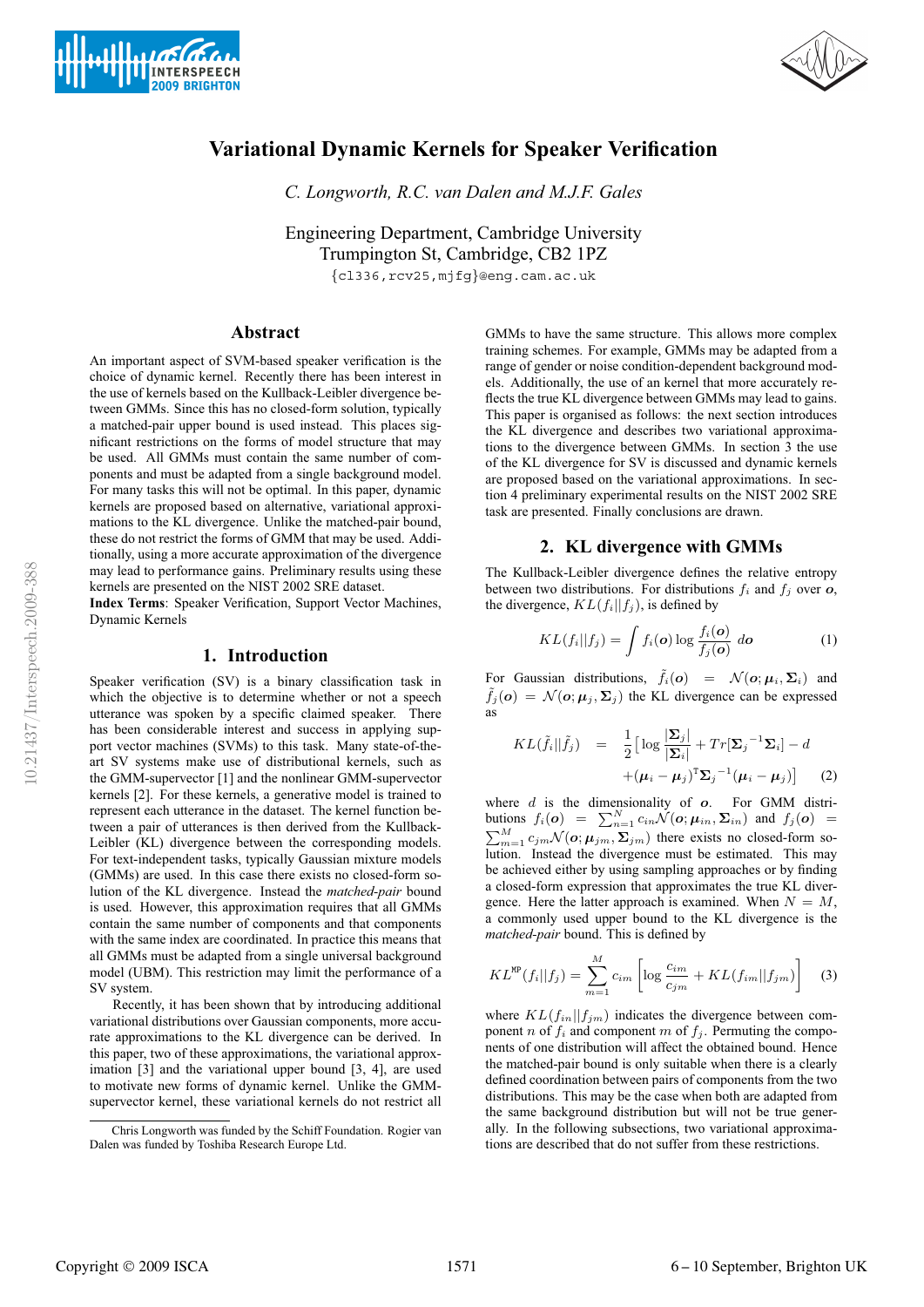#### **2.1. Variational approximation**

A variational approximation was derived by Hershey and Olsen [3]. Here the KL divergence is initially decomposed into the difference between two expected values

$$
KL(f_i||f_j) = \int f_i(\boldsymbol{o}) \log f_i(\boldsymbol{o}) \, d\boldsymbol{o} - \int f_i(\boldsymbol{o}) \log f_j(\boldsymbol{o}) \, d\boldsymbol{o} \quad (4)
$$

A lower bound can then be derived separately for each of the terms in 4. Starting with the second term, a bound may be obtained by introducing a discrete variational distribution  $q_{m|n}$ , such that  $q_{m|n} > 0$  and  $\sum_{m=1}^{M} q_{m|n} = 1$ . Here,  $f_{in}(\boldsymbol{o})$  is used to indicate the likelihood of  $\boldsymbol{o}$  given the Gaussian distribution associated with component  $n$  of distribution  $f_i$ .

$$
\int f_i(\boldsymbol{o}) \log f_j(\boldsymbol{o}) d\boldsymbol{o}
$$
\n
$$
= \int \sum_{n=1}^M c_{in} f_{in}(\boldsymbol{o}) \log \sum_{m=1}^M q_{m|n} \frac{c_{jm} f_{jm}(\boldsymbol{o})}{q_{m|n}} d\boldsymbol{o}
$$
\n
$$
\geq \int \sum_{n=1}^M c_{in} f_{in}(\boldsymbol{o}) \sum_{m=1}^M q_{m|n} \log \frac{c_{jm} f_{jm}(\boldsymbol{o})}{q_{m|n}} d\boldsymbol{o} \quad (5)
$$

This lower bound is tightest when the expression is maximised with respect to  $q_{m|n}$ . The optimal value  $\hat{q}_{m|n}$  is given by

$$
\hat{q}_{m|n} = \frac{c_{jm}e^{-KL(f_{in}||f_{jm})}}{\sum_{r=1}^{M}c_{jr}e^{-KL(f_{in}||f_{jr})}}
$$
(6)

Similarly, a second variational distribution may be introduced to obtain a lower bound to the first term in equation 4. Taking the difference between the two lower bounds yields a variational approximation to the KL divergence.

$$
KL^{\text{VAR}}(f_i||f_j) = \sum_{n=1}^{N} c_{in} \log \frac{\sum_{s=1}^{N} c_{is} e^{-KL(f_{in}||f_{is})}}{\sum_{m=1}^{M} c_{jm} e^{-KL(f_{in}||f_{jm})}}(7)
$$

Although equation 7 is not a strict bound, in practice it forms a close approximation to the KL divergence. This variational approximation is related to the matched-pair bound. For the case where  $f_i$  and  $f_j$  have equal numbers of components and when the variational distributions are only non-zero when  $m =$  $n$  the approximation becomes an upper bound and is equivalent to the form given in equation 3.

#### **2.2. Variational upper bound**

A variational upper bound was derived independently in [4] and [3]. Like the variational approximation, two discrete variational distributions  $q_{m|n} \geq 0$  and  $v_{n|m} \geq 0$  are introduced. Here, these distributions satisfy the following constraints  $\sum_{m=1}^{M} q_{m|n} = c_{in}$  and  $\sum_{n=1}^{N} v_{n|m} = c_{jm}$ . Using Jensen's inequality the following bound may be obtained.

$$
KL(f_i||f_j) = -\int f_i(o) \log \sum_{m,n=1}^{M,N} \frac{q_{m|n} f_{in}(o)}{f_i(o)} \frac{v_{n|m} f_{jm}(o)}{q_{m|n} f_{in}(o)} \, do
$$
  

$$
\leq -\int f_i(o) \sum_{m,n=1}^{M,N} \frac{q_{m|n} f_{in}(o)}{f_i(o)} \log \frac{v_{n|m} f_{jm}(o)}{q_{m|n} f_{in}(o)} \, do
$$

$$
KL^{\text{UP}}(f_i||f_j) = \sum_{m,n=1}^{M,N} q_{m|n} \left[ \log \frac{q_{m|n}}{v_{n|m}} + KL(f_{in}||f_{jm}) \right] \tag{8}
$$

This bound is tightest when  $q$  and  $v$  are selected to minimise equation 8. Unlike for the variational approximation there is no closed-form expression for the optimal  $q$  and  $v$ . However, by fixing one set of variational parameters and optimising the other the following update rules are obtained.

$$
v_{n|m}^{(k+1)} = \frac{c_{jm}q_{m|n}^{(k)}}{\sum_{s=1}^{N} q_{m|s}^{(k)}} \tag{9}
$$

$$
q_{m|n}^{(k+1)} = \frac{c_{in}v_{n|m}(k)e^{-KL(f_{in}||f_{jm})}}{\sum_{r=1}^{M}v_{n|r}(k)e^{-KL(f_{in}||f_{jr})}}
$$
 (10)

By iteratively reapplying equation 9 and 10 the upper bound will be tightened. In [3] the variational distributions were initialised to  $v_{n|m} = q_{m|n} = c_{jm}c_{in}$  since any parameters that are set to zero will be unchanged after each iteration. Like the variational approximation, the variational upper bound is related to the matched-pair bound. When both distributions consist of the same number of components and  $q_{m|n} = c_{in}$  and  $v_{n|m} = c_{jm}$  where  $m = n$  otherwise  $q_{m|n} = v_{n|m} = 0$  the variational upper bound will have the same form as equation 3. The likelihood of this occurring in practice is related to the dimension d of the distribution. When d is high  $q_{m|n}$  and  $v_{n|m}$ are more likely to be sparse.

## **3. SVM-based Speaker Verification**

SVMs have been successfully applied to a wide range of machine learning problems. One reason for this is that they can be kernelised. In SVM training and inference all references to data are in the form of inner-products between data examples. It is then possible to define a *kernel function*  $k(x_i, x_j)$  that implicitly calculates the inner-product between two vectors in some, possibly very high dimensional, *feature space*. Standard forms of kernel, such as the polynomial or Gaussian kernel, have been found to provide gains over linear kernels on a range of tasks. One issue when applying SVMs to speech processing tasks is that most standard forms of kernel only operate on data of fixed dimensionality. However, speech utterances are typically variable length sequences  $\mathbf{O} = \{o_1, \ldots, o_T\}$ . This has led to the development of dynamic/sequence kernels. These kernels operate on sequences and have the form

$$
K(\boldsymbol{O}_i, \boldsymbol{O}_j) = \langle \phi(\boldsymbol{O}_i), \phi(\boldsymbol{O}_j) \rangle \tag{11}
$$

Here  $\phi$ (O) is a function that maps a sequence of observations to a fixed dimensional vector. For parametric and derivative kernels [5] the form of  $\phi(O)$  is explicitly specified. Alternatively,  $\phi(O)$  may be implicitly defined by  $K(O_i, O_j)$ . The form of kernel function also defines the distance metric between two feature vectors. In the following sections, schemes are described for obtaining kernel functions suitable for SV from the approximations to the KL divergence introduced in section 2.

#### **3.1. GMM-supervector kernels**

The Kullback-Leibler divergence is commonly used as a similarity measure between distributions. It may therefore also be used to motivate kernel functions suitable for speaker verification. One approach is learn a distribution  $f_i$  associated with the speech from each utterance  $O_i$ . A kernel function  $K(O_i, O_j)$ is then defined between two utterances  $O_i$  and  $O_j$  based on an approximation to the KL divergence between  $f_i$  and  $f_j$ . For the GMM-supervector [1] and related kernels,  $f_i$  and  $f_j$  are constrained to be GMMs that differ only in the means. Under these conditions, the matched-pair bound, defined in equation 3, may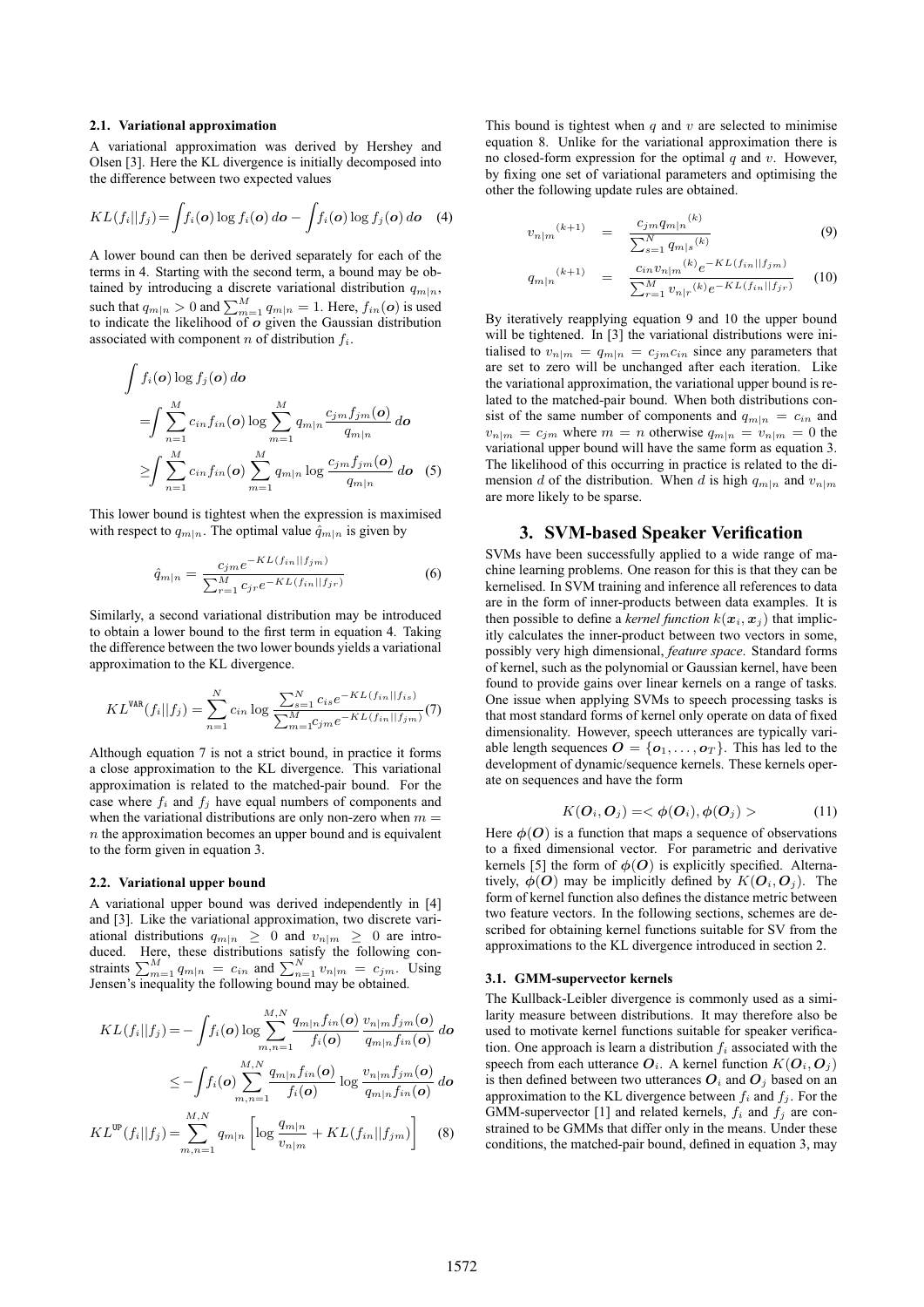be used. Since the KL divergence is asymmetric, the symmetric KL divergence,  $KL(f_i||f_j) + KL(f_j||f_i)$ , is often used instead. This equals zero if and only if  $f_i = f_j$ , otherwise it is positive. These properties are typical of a distance metric rather than an inner product. It is therefore common to alter the function prior to use such that it behaves more like an inner product. One approach is to make use of the polarisation identity,  $D(a, b)^2 = K(a, a) - 2K(a, b) + K(b, b)$ . This defines a relationship between a distance  $D(a, b)$  and a kernel function  $K(a, b)$  in a particular space. For the GMM-supervector kernel, the distance between  $f_i$  and  $f_j$  is defined by

$$
D(f_i, f_j)^2 = KL^{\text{MP}}(f_i||f_j) + KL^{\text{MP}}(f_j||f_i)
$$
 (12)

This distance is related, via the polarisation identity, to the standard GMM-supervector [1] kernel function.

$$
K^{\text{GMM-SV}}(\boldsymbol{O}_i, \boldsymbol{O}_j) = \sum_{m=1}^{M} c_m \boldsymbol{\mu}_{im}^{\text{T}} \boldsymbol{\Sigma}_m^{-1} \boldsymbol{\mu}_{jm}
$$
(13)

An alternative approach to obtaining a kernel function from a distance metric is via exponentiation. When  $KL(f_i||f_j)$  is approximated using the matched-pair bound this yields

$$
K^{\text{MP}}(\boldsymbol{O}_i, \boldsymbol{O}_j) = e^{-\alpha \sum_{m=1}^M c_m (\boldsymbol{\mu}_{im} - \boldsymbol{\mu}_{jm})^T \boldsymbol{\Sigma}_m^{-1} (\boldsymbol{\mu}_{im} - \boldsymbol{\mu}_{jm})} \tag{14}
$$

where  $\alpha$  is a constant scaling term. Equation 14 has the form of the nonlinear GMM-supervector kernel used in [2]. A related kernel, based on Gaussian distributions, was used in [6]. Polarisation and exponentiation are closely related. When  $\alpha = 1/2\sigma^2$ equation 14 is equivalent to applying an RBF kernel to standard GMM-supervector features. However, unlike the GMMsupervector kernel,  $K^{\text{MP}}(O_i, O_j)$  does not have an explicit associated feature-space.

#### **3.2. Variational dynamic kernels**

For kernels that are derived using the matched-pair bound, such as (13) and (14), any experimental conditions that weaken the coordination between components are likely to also degrade performance. This includes performing multiple iterations of adaptation or applying MAP with low values of  $\tau$ . Alternatively, kernels may be derived using either the variational approximation or the variational upper bound introduced in section 2. Due to the form of these approximations it is difficult to obtain a suitable kernel using the polarisation identity. This will be examined in further work. Here, exponentiation is used in a similar approach to equation 14. For the variational approximation, the following kernel is obtained.

$$
K^{\text{VAR}}(\boldsymbol{O}_i, \boldsymbol{O}_j) = e^{-\alpha \left[ KL^{\text{VAR}}(f_i || f_j) + KL^{\text{VAR}}(f_j || f_i) \right]}
$$
(15)

A kernel may also be derived using the variational upper bound.

$$
K^{\text{UP}}(\boldsymbol{O}_i, \boldsymbol{O}_j) = e^{-\alpha \left[KL^{\text{UP}}(f_i||f_j) + KL^{\text{UP}}(f_j||f_i)\right]}
$$
(16)

Evaluating equation 16 requires optimising four sets of variational parameters. (This process is implicit for the variational approximation.) When both GMMs consist of  $M$  components and the variational parameters between components  $n$  and  $m$ are non-zero only when  $n = m$ , the obtained kernels will be identical to equation 14. Unlike the GMM-supervector or nonlinear GMM-supervector kernels, there is no requirement that all GMMs have the same structure or are adapted from the same background model. There are a number of situations where

this is useful. If the duration of utterances vary greatly within the dataset, gains may be obtained by allowing the number of components per GMM to vary. Hence an utterance dependenttradeoff could be made between increasing model flexibility and avoiding overfitting the data. Alternatively, when utterances come from speakers of varying genders or dialects, or are recorded under a range of different noise-conditions it may be advantageous to adapt each utterance from a background model that more closely resembles the characteristics of the utterance. This approach may also be combined with speaker-clustering schemes to obtain more accurate background models.

## **4. Experimental Results**

The variational dynamic kernels were evaluated on the 2002 NIST SRE one-speaker detection task  $[7]$ <sup>1</sup>. Each utterance was parameterised using a frame rate of 10ms and a window size of 30ms. 31 features were extracted per frame, these consisted of 15 static, 15 delta Mel-PLP coefficients and the delta energy. Cepstral Feature Warping was performed on each utterance using a three second window to introduce additional robustness to channel noise. 512-component, diagonal-covariance, genderdependent UBMs were trained by EM using all enrollment utterances of the appropriate gender. For each training and test speech utterance, a corresponding GMM distribution was adapted from the appropriate background model. Two iterations of static-prior mean-only MAP were applied with  $\tau = 1$ .



Figure 1: Log-relative deviation between KL-approximation and MC<sub>-10</sub>k over all pairs of enrollment utterances.

Initially, the different KL divergence approximations were compared. Figure 1 shows the distribution of the log-relative deviation between various approximation scheme and a reference estimate of the true KL divergence estimated over all pairs of enrollment utterances. This estimate was obtained using the Monte Carlo approach described in [3] using 10,000 samples. The difference in accuracy between using  $10,000$  $(MC_10k)$  and  $1,000 (MC_1k)$  independently drawn samples is shown in Figure 1. This was small indicating that MC<sub>-10</sub>k is a reasonable estimate of the true divergence. The matched-pair bound, variational approximation and variational upper bound were calculated using equations 3, 7 and 8 respectively. For the variational upper bound,  $q_{m|n}$  and  $v_{n|m}$  were initialised to  $q_{m|n} = v_{n|m} = c_{in}c_{im}$  and re-estimated using equations 9 and 10 for 15 iterations. For within-gender comparisons, there was a strong coordination between pairs of Gaussian components. Here the accuracy of the three approximations was similar. For

<sup>&</sup>lt;sup>1</sup>The 2002 SRE data was chosen as it is one of the most recent evaluation datasets to be made generally available through the LDC. Later datasets are currently only available to SRE participants. However the techniques discussed here may be easily applied to more recent tasks.